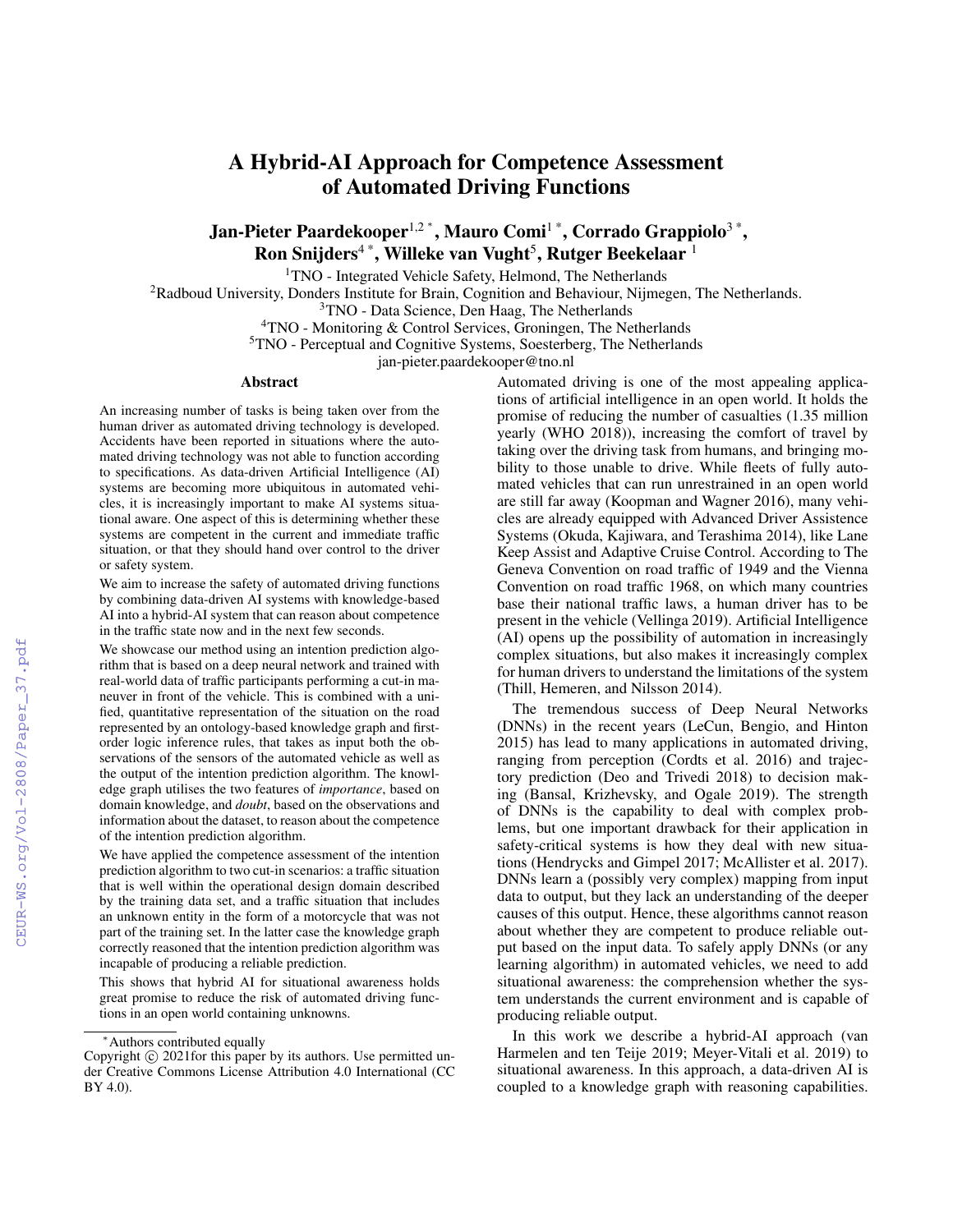The current application is a DNN that predicts the intention of other road users to merge into the lane of the ego vehicle (cut-in maneuver). This is combined with a knowledge graph of the traffic state that relates the current situation to what the predictor has learned from the training data. The knowledge graph reasoner returns an estimate on the reliability of the predictor, which it forecasts into the immediate future (2 seconds ahead) to be able to warn the driver or safety system in advance that takeover of control is imminent in the near future.

### Related work

In the automotive domain, situation awareness (Endsley 1995) is a term often used to describe the readiness of human drivers to make good decisions (Endsley 2020). It is based on perception of the environment, comprehension of the current situation, and projection into future. Here we extend situation awareness to an AI system in the vehicle, where we add the assessment of competence in the current situation to the comprehension of the current situation.

Machine learning methods tend to underperform when the distributions of the test dataset and training dataset differ significantly. Throughout the paper, we refer to data samples drawn from the training set distribution as in-distribution (ID), while samples drawn from a different distribution as out-of-distribution (OOD). DNNs often attribute high confidence to the classification or prediction of OOD samples (Hein, Andriushchenko, and Bitterwolf 2019); this behaviour, which is especially valid for softmax classifiers (Hendrycks and Gimpel 2016), can have dramatic consequences in applications where model reliability and safety are priorities. Various papers attempt to increase models' robustness by calibrating the predicting probability estimates (Guo et al. 2017) or by injecting small perturbations to the input data (Liang, Li, and Srikant 2017). Density estimation methods are also leveraged to detect OOD observations: the likelihood over the in-distribution sample space can be approximated (Dinh, Sohl-Dickstein, and Bengio 2016) (Ren et al. 2019) and used to compute the likelihood of new observations, thus detecting those samples that lie in low-density regions.

Another way of dealing with OOD observations is to have the DNN output more accurate certainty values. Several approaches have been described in the literature, ranging from Monte Carlo Dropout (Gal and Ghahramani 2016) to adding a Gaussian distribution over the weights in the last layer of a ReLU network (Kristiadi, Hein, and Hennig 2020). It has been shown that Bayesian deep learning is important for the safety of automated vehicles (McAllister et al. 2017).

#### Method

To assess the competence of data-driven-AI automateddriving capabilities we propose a pipelined framework, depicted in Figure 1. The framework receives as input the observations of the current road situation and, via a pipelined information flow, outputs the decision on whether the driving mode should remain autonomous or should be handed

over to the human driver or backup safety system. The framework's internal structure is divided into three modules: Intention Predictor, Reasoner and Competence Assessment.

*Raw* observations related to each target vehicle, such as their speed and acceleration, are fed to the Intention Predictor. This module processes the information via two submodules. The first one is a deep neural network trained to output (predict) whether a given target vehicle will perform a cut-in maneuver (Cut-in Classifier). The second sub-module is a Feature Uncertainty Estimator. It holds univariate densities of the classifier's training set input features and provides information on the in-distribution likelihood of the network's input data.

The Intention Predictor's output, the observations related to road geometry (e.g. presence of entry lanes) and lane visibility are fed to the framework's second module, the Reasoner. The reasoner — characterised by an ontology and first-order logic rules — fuses the input observations with domain knowledge (encoded in the ontology and in the rules) into a knowledge graph. The graph realises the framework's situational awareness, as it holds a unified representation of the current situation and is aware of what entities are important and doubtful.

The graph is then fed to the last module of our framework, Competence Assessment. The module first organises its present and past situation-aware knowledge. Then it projects such knowledge into the future. Finally, it decides whether such forecast is outside the autonomous system's competence level.

In the next part, we will describe each module in more detail.

#### Simulation Environment

For simulation we use CARLA, an Open Source simulator which aims to support the development, training, and validation of autonomous driving systems (Dosovitskiy et al. 2017). The scenarios are defined using OpenSCENARIO<sup>1</sup>, an open format used to describe synchronized maneuvers of vehicles.

For a given location of the Ego Vehicle (EV), we use the API of CARLA to extract a world model of the road situation. This world model includes the number of lanes, the presence of an entrance lane and all Target Vehicles (TVs). For each TV, the velocity, acceleration, angle and position relative towards EV is determined. The lane visibility  $v$  is calculated as  $v = \frac{d}{s}$ , where  $0 \le v \le 1$ . Here, d is the distance of the closest TV on that lane and s the scope of EV in meters ( $s := 50m$  by default).

#### Intention predictor

Predicting the intention of a vehicle to perform a cut-in can be framed as a binary classification task; the two labels to classify are "cut-in" and "not cut-in". A data point labeled as "cut-in" refers to the collected information at timestep  $t$  for a TV that performs a cut-in between t and  $t + 2s$ . Since more than one vehicle can be present at the same time, multiple data points can be collected at  $t$ .

<sup>1</sup> https://www.asam.net/standards/detail/openscenario/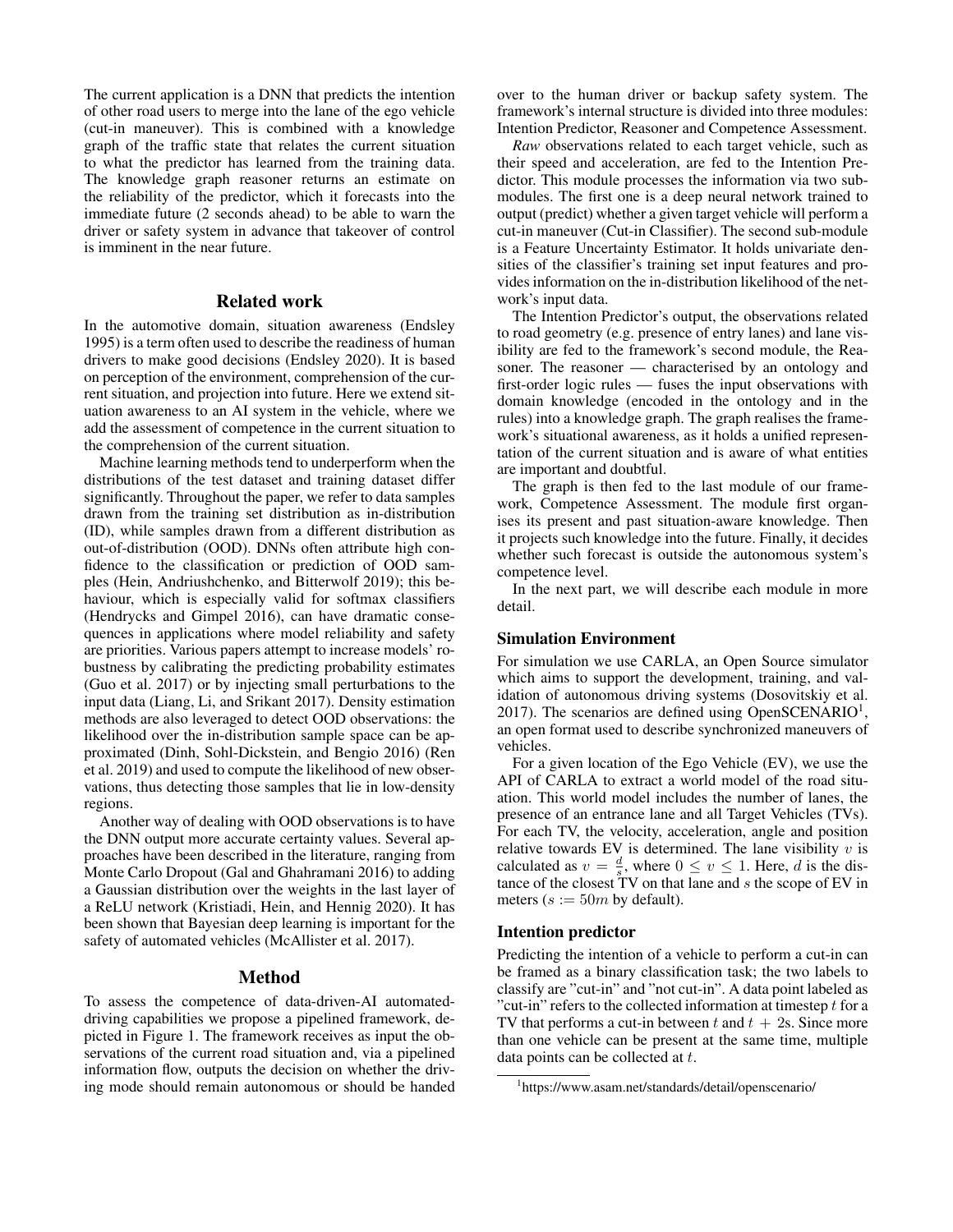

Figure 1: The overall architecture of our situation-aware competence assessment framework. The dotted arrow from Real-life Datasets to Intention Predictor is not part of the online information flow.

The dataset consists of 24305 data points, divided into 6348 instances labeled as "cut-in" and 17957 ones labeled as "not cut-in", drawn from the StreetWise database (Paardekooper et al. 2019). While completeness measures of this database have been developed (de Gelder et al. 2019), the dataset used for training the intention predictor does not cover the entire spectrum of cut-ins that are to be expected in real-life traffic. However, for the purpose of this work a complete dataset is not essential, as we are interested in the situations where the intention predictor has not been trained for.

To date, a variety of physics-based and data-driven approaches have been developed to detect spatio-temporal patterns in road users' behaviour. Specifically, DNNs have been commonly adopted for classification purposes as they can often outperform other methods for high-dimensional data (Sakr et al. 2017).

The DNN we developed for this study is a two-layer fully connected network trained with gradient-based backpropagation. The input  $\mathbf{x} \in \mathbb{R}^m$  is mapped into an output  $\mathbf{y} \in \mathbb{R}^n$ , where  $m = 30$  and  $n = 1$  are respectively the input and output dimensionality. The two hidden layers contain 512 neurons each and are activated by a ReLU function (Nair and Hinton 2010). The 30 features used as input represent continuous values related to the dynamics of a TV present at a given time  $t$ . Some of these variables, such as the TV's speed, acceleration, and the relative lateral and longitudinal distance to EV, have been directly collected in real-life driving scenarios; other variables are the result of feature engineering techniques to develop expressive variables. The output, which is a single non-linear sigmoid layer defined over a domain  $o \in [0, 1]$ , represents the predicted confidence in the TV performing a cut-in within the next 3 seconds. The result of this two-class logistic regression is converted into a binary output by defining a maximum threshold  $\lambda$  on the output.

During training, the cross-entropy logarithmic loss is weighted for the two different classes to take into account their imbalance in the dataset. The threshold  $\lambda$ , the learning rate and the number of neurons per layer are fine-tuned using a Bayesian approach for global optimization (Brochu, Cora, and De Freitas 2010). To reduce overfitting, dropout and early stopping are used.

Feature uncertainty estimator To assess the robustness of the trained DNN predictor on unseen test scenarios, we first analyzed the univariate distribution of each feature  $x_i$ in the training set  $X = {\mathbf{x}_1, ..., \mathbf{x}_{30}}$ . Among these features, the most expressive ones for situational awareness were extracted for further analysis. The following features were chosen: the absolute EV and TVs' velocity and acceleration, their relative velocity and acceleration, the relative longitudinal and lateral distance between the vehicles, their relative heading, and the distance between EGO and the closest lane marker. A desired characteristic of these features concerns their distribution. We observed that the distribution of these data samples can be approximated to multimodal skewed distributions when the dynamic properties of the vehicles change incrementally over time. Such distributions can be approximated by traditional non-parametric density estimations methods, such as the Kernel Density Estimation (KDE) (Parzen 1962).

KDE is a technique used to reconstruct the probability density function of given data samples, and it can be adopted for a single feature (univariate KDE) or to multiple features (multivariate KDE). In the case of the univariate version, this technique consists of fitting a kernel function, such as a Gaussian, over each of the  $k$  samples in the chosen feature vector. The resulting  $k$  densities are then summed and normalized to return the final density estimate of the feature. The main hyperparameter of KDE, the bandwidth  $h$ , controls the variance of the kernel function; its value determines how smooth the final density estimate is. The opti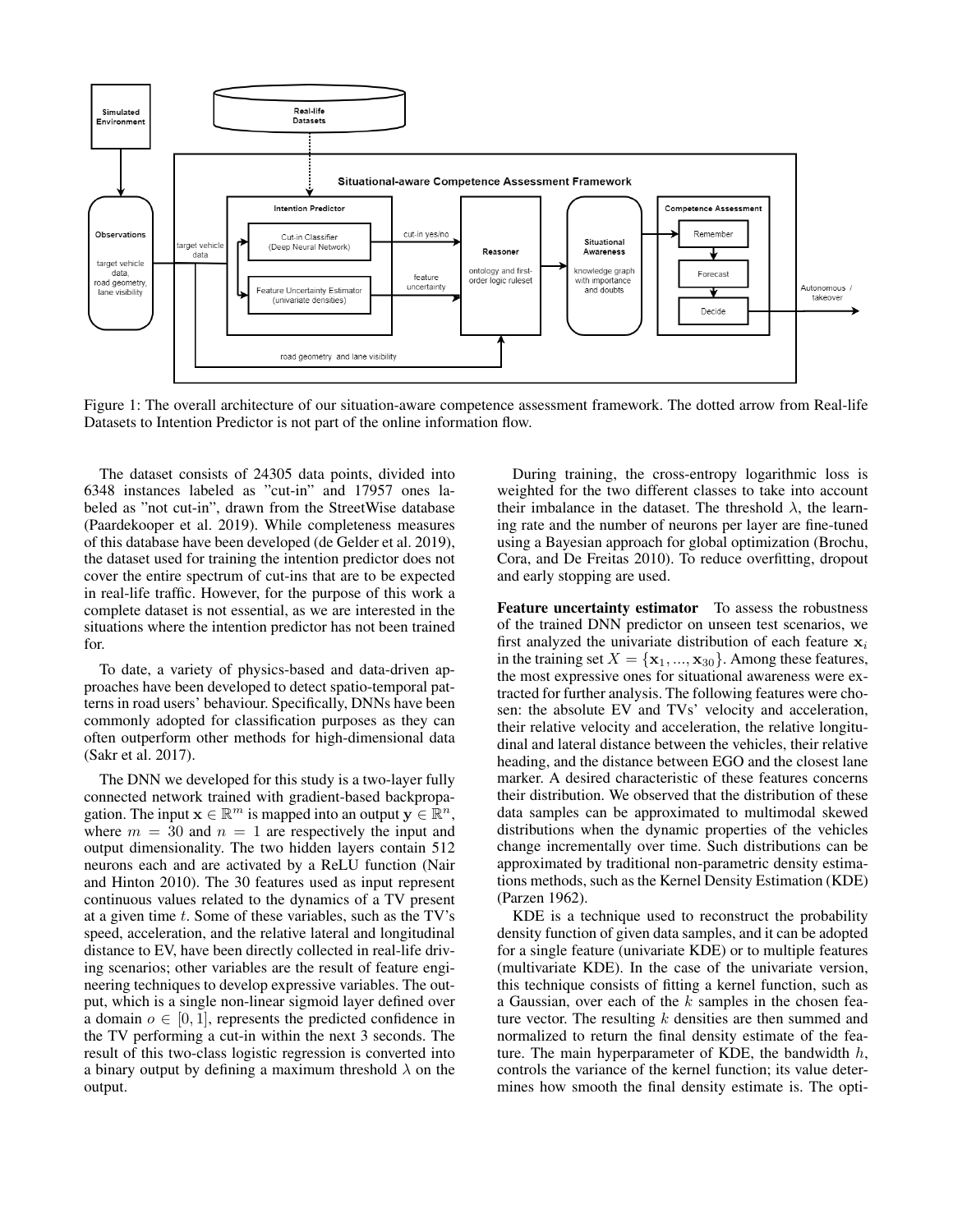mization of this parameter, which is necessary to guarantee that the kernel function fits the data samples correctly, was optimized using the Maximum Likelihood Cross-Validation (MLCV) approach (Habbema et al. 1974):

$$
MLCV = \frac{1}{k} \sum_{i=1}^{k} \log \left[ \sum_{j \neq i} K\left(\frac{x_j - x_i}{h}\right) \right] - \log[(k-1)h] \tag{1}
$$

where k is number of data samples to fit,  $K(\cdot)$  is a Gaussian kernel,  $x_i$  is a data point over the defined domain chosen, and  $x_i$  is the *i*-th sample in the feature vector. Once the final density estimate is computed, it is possible to evaluate the likelihood of new samples for each feature; this computation can be performed synchronously with the observation of new data in unseen scenarios, as required in our study. For practical purposes, the log-likelihood of the samples is used instead of the likelihood.

A main assumption in our investigation is that samples with low likelihood lead to higher uncertainty on the DNN's competence. To quantify this intuition, we define the ratio  $r_i$ as:

$$
r_i = \frac{\mathcal{L}(x_i \mid \mathbf{M}_i)}{\mathcal{L}_{max,i}} \tag{2}
$$

where  $x_i$  is an observation that belongs to the *i*-th feature. The value  $r_i$  represents the ratio between the estimated loglikelihood of the new sample  $x_i$  given the fitted model  $M_i$ and the maximum log-likelihood  $\mathcal{L}_{max,i}$  observed for the *i*th feature. The maximum log-likelihood was pre-computed and stored during the kernel fitting phase. Finally, we define the *feature uncertainty*  $\phi$  as:

$$
\phi = 1 - \frac{1}{m} \sum_{i=0}^{m} r_i
$$
 (3)

where  $m$  is the dimensionality of the feature space  $x$ . This quantity is intrinsically related to the frequency of the observation in the training set and reflects our previously mentioned assumption on the DNN's competence. The subtraction guarantees that the feature uncertainty tends to 1 when all the features are out-of-distribution, thus maximizing the uncertainty in the predictor's output, and to 0 when the features are in-distribution, thus following the same trend as the competence.

Reasoner The second module of our framework, the Reasoner, is in charge of aggregating all observations — namely target vehicle data, road geometry, lane visibility and the output of the Intention Predictor — to have a unified and quantitative representation of the situation on the road. This view is represented by means of a knowledge graph based on an underlying ontology and a set of first-order logic inference rules. We will hereafter refer to the ontology-rule pair as the schema. The Reasoner is implemented in Grakn<sup>2</sup>. The ontology specifies (part of) the automotive domain via entities, attributes and relations. Example of entities are vehicles

and road lanes. An example of relations is "drive-on", linking vehicles and lanes. An example of attributes is "distancefrom-ego", which both vehicles and lanes have.

Given a set of observations in input, the reasoner first initialises the related knowledge graph by creating nodes corresponding to entities and attributes — and edges — corresponding to relations. Subsequently, the rules, defined as Horn clauses (Horn 1951), augment the graph by creating the two attributes "importance" and "doubt", linked to entities and relations. The importance aims to encode domain expert knowledge of the automotive domain. Its purpose is to categorise and rank nodes and edges. The doubt, on the other hand, can be interpreted as a measure of uncertainty associated to the nodes and edges. Its purpose is to assign a unique type of weight across the whole graph elements. The two features are orthogonal to each other: the schema could specify that a fully visible entry lane is important independently on its doubt value. On the other hand, the cut-in classifier prediction of a target vehicle that drives far away from ego, yet in an erratic way (high feature uncertainty), could have a high doubt value associated to it and, concurrently, a low importance value because of its position. We consider three possible importance values, namely low, medium and high, and 11 doubt values, bounded in the  $[0, 1]$  interval, equidistant from each other  $(0, 0.1, 0.2, \ldots 1)$ .



Figure 2: The main schematics of the entities of our ontology and their hierarchical organisation.

An excerpt of the ontology's entity organisation is depicted in Fig.2, whilst a schematic representation of the relations is shown in Fig. 3. The entities are organised hierarchically and along three main branches: one representing the possible vehicles, one the driving infrastructure, and one the computational models external to the reasoner. The non-ego vehicles are divided into two key-categories: known and unknown. The categorisation is done based on the types of vehicles present in the dataset the cut-in classifier was trained on. For instance, if the dataset contained only passenger cars, such entity would be placed under the known branch, whilst other vehicles such as lorries and motorcycles would be inferred as children of the unknown entity. The known/unknown information associated to observed TVs is used by the rules to assign doubt values to the classifier's output and importance values to the graph nodes. The driving infrastructure describes all non-vehicle entities present on the road, such as lanes, ramps and signs, in accordance with (Zhao et al. 2015; Czarnecki 2018a,b). Lanes have a

<sup>&</sup>lt;sup>2</sup>https://grakn.ai/. Last accessed 18 December 2020.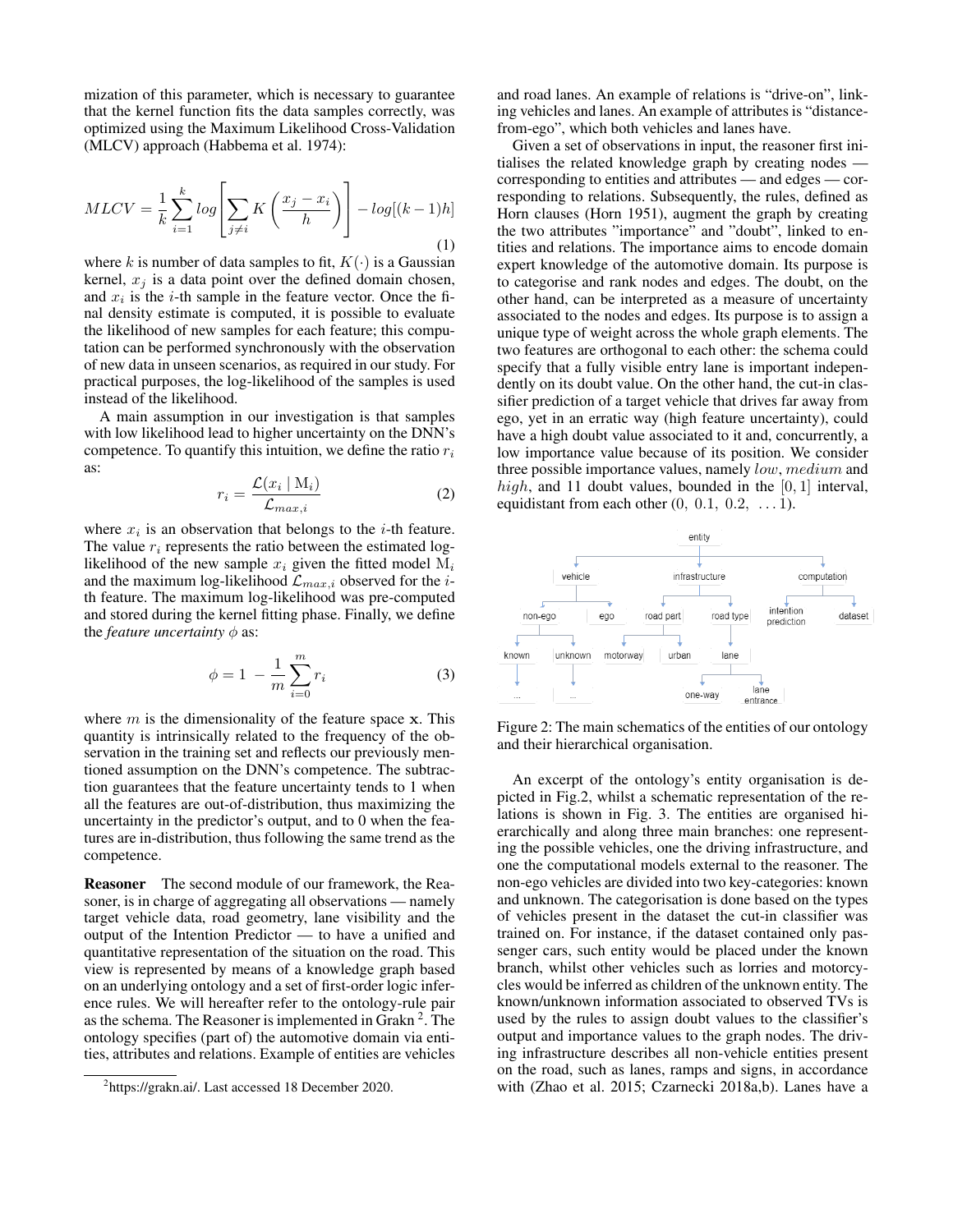

Figure 3: The observation-relation implemented in our schema. Orange items are attributes, blue items are entities, *has* entity-attribute relations are straightforward, whilst the entity-entity relation is depicted with a rhombus.



Figure 4: The instantiation of the schema of Figure 2 given fictional observations. A truck drives on a one-way lane. The intention predictor, due to the truck's high feature uncertainty, assigns a cut-in probability of 0.6. This rather uncertain value leads to a high doubt value. Nonetheless, the truck is rather far from EV, as it can be hinted by the high visitibility value of the lane<sup>3</sup>. Hence, the importance value for the lane is low. The truck has a higher importance value due to its non-likely behaviour. Finally, the doubt value associated to the truck-lane relation is low mainly because of the lane, though not extremly low due to the feature uncertainty related to the vehicle and the fact that it is not entirely sure whether it will perform a cut-in.

fundamental attribute: visibility. The rules implement a negative correlation: the lower the visibility, the higher the doubt associated to that lane. In this way, the framework aims to speculate about the possible existence of hidden entities in adjacent lanes. Computation entities represent framework models which process raw observations to generate new information, in our case the cut-in classifier. In case the models are machine learned, the Reasoner infers, via positive correlation, doubt values associated to the model outputs depending on the related in-distribution likelihood values: the lower the likelihood, the lower the doubt. An example of an observation-reasoned knowledge graph is shown in Fig. 4.

#### Competence Assessment

The last module in our framework — Competence Assessment — leverages previous and current knowledge graphs to determine whether the EV should maintain an autonomous driving modality or leave the control to the human driver or backup safety system. Competence Assessment follows a remember-forecast-decide processing flow.

**Remember** A time-indexed memory of  $\eta$  graph embeddings

 $e_1, \ldots e_n$ 

is kept. The embedding of a particular time corresponds to a single value encoding the graph related to that particular time's road observations. Currently, the embedding procedure corresponds to a weighted average of all doubts, where the weights are associated to the relative importance values: the higher the importance, the higher the weight.

Forecast The remembered embeddings represent, albeit in a compact way, reasoned (importance/doubt-aware) situations. Intuitively, the lower an embedding, the more competent the autonomous vehicle was in that situation, as low importance and doubt attributes would predominantly exist in the corresponding graph. We therefore define the Competence related to a graph embedding as:

$$
c_i = 1 - e_i, \forall i \in [1, ..., \eta]
$$
 (4)

Intuitively,  $c_n$  corresponds to the latest (current) competence value. The  $c_i$  values are then fed to a regressor to estimate  $\rho$  future competence values

 $\hat{c}_1, \ldots \hat{c}_\rho$ 

Currently, the framework implements a linear regressor, based on the assumption that a short-term linear dependency across observations holds.

Decide The decision whether the driving should remain autonomous or handed over to a human is made based on the lowest future competence value

$$
\hat{c}_{min} = \min \hat{c}_i, \forall i \in [1, \dots \rho]
$$
 (5)

and by comparing it to an *assessing* threshold  $\tau_c$ 

decision = 
$$
\begin{cases} \text{takeover} & \text{if } \exists c_i < \tau_c \\ \text{AD mode} & \text{otherwise} \end{cases}
$$
 (6)

where AD stands for Autonomous Driving.

#### Results and Discussion

We have trained the DNN for intention prediction on 24305 instances, divided into 6348 cut-ins and 17957 non cut-ins. Since the dataset was unbalanced, we weighted the loss function to compensate for the difference in the observations per class. The algorithm was tested on 7200 instances, resulting in a  $F_{score} = 0.98$  (accuracy = 0.99).

We have assessed the competence of the intention predictor in two cut-in scenarios. The first scenario describes a cutin by a passenger car on an otherwise empty road (Fig. 5a).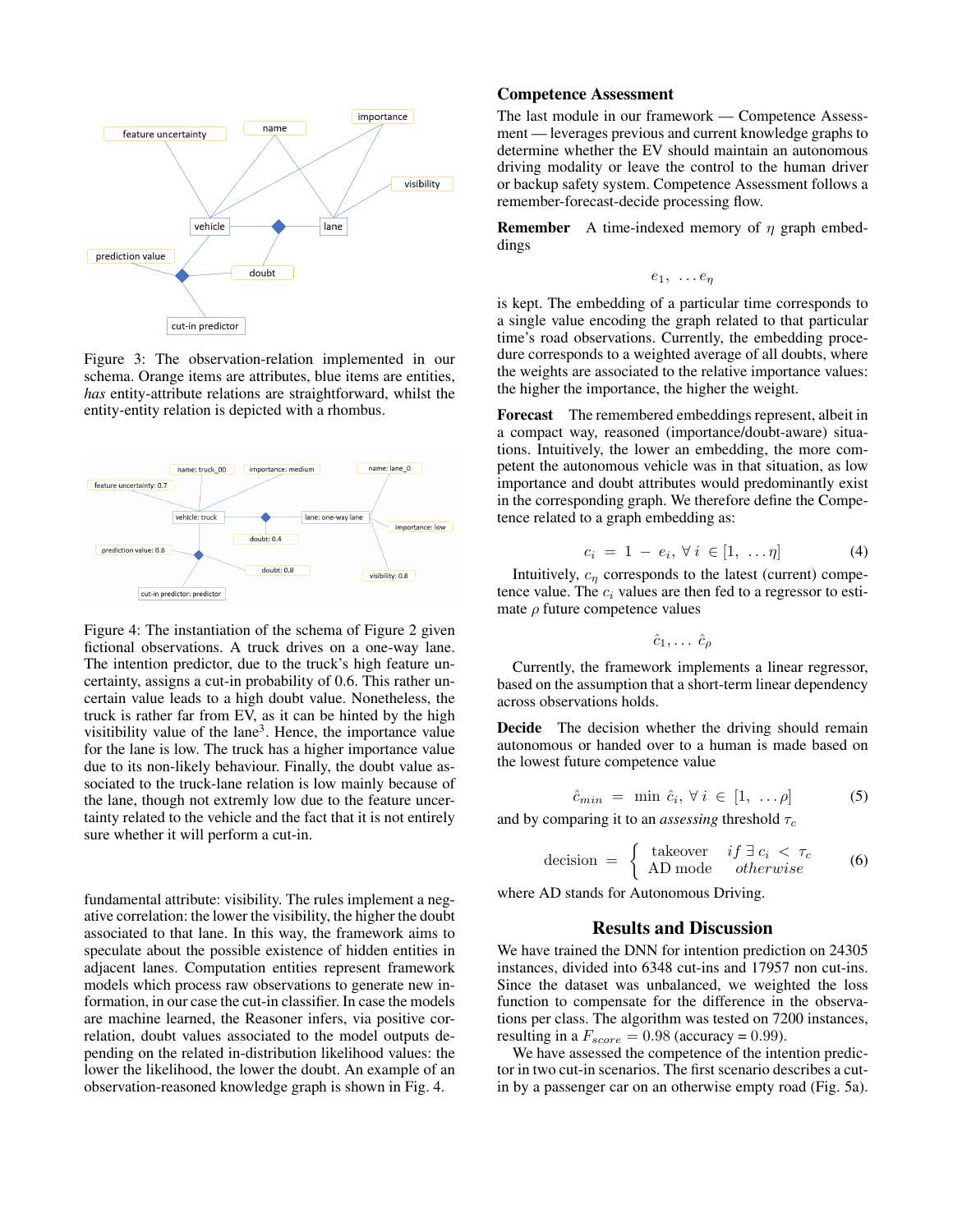|      |                       |                 | Competence     |                          |            | <b>Decision</b>          |                          |
|------|-----------------------|-----------------|----------------|--------------------------|------------|--------------------------|--------------------------|
| Case | <b>Potential Risk</b> | <b>Reasoner</b> | <b>Current</b> | <b>Minimum Future</b>    | $1 - \phi$ | w/o Reasoner             | w/ Reasoner              |
|      |                       |                 | $c_n$          | $c_{min}$                |            | $\tau_{\phi} = 0.7$      | $\tau_c = 0.7$           |
|      | Low                   | not present     |                |                          | 0.57       | takeover                 | -                        |
|      | Low                   | present         | 0.71           | 0.84                     | 0.57       | $\overline{\phantom{a}}$ | AD mode                  |
|      | High                  | not present     |                | $\overline{\phantom{a}}$ | 0.31       | takeover                 | $\overline{\phantom{0}}$ |
|      | High                  | present         | 0.15           | 0.14                     | 0.31       | $\overline{\phantom{a}}$ | takeover                 |

Table 1: Results on the four different cases tested with and without the Reasoner.

The velocity, distance and driving profile of the TV was designed not to pose any risk to the EV. In addition, every vehicle present in the scenario was known to the knowledge graph.



(a) The cut-in scenario is *within* the operational design domain. Corresponds to Case 1 and 2 in Table 1.



(b) The lane entrance scenario which is *outside* the operational design domain. Corresponds to Case 3 and 4 in Table 1.

Figure 5: Snapshots from the two different scenarios as shown in the CARLA simulator.

The second scenario (Fig. 5b) describes multiple vehicles (two trucks and a motorcycle) on the first right-most lane and a truck approaching from the entrance lane. The EV is in the left lane and cannot see the approaching truck as it is occluded by the vehicles on its right. The features in this scenario are out-of-distribution, as only two features lie within the training set domain (Fig. 6). Moreover, the scenario includes an unknown entity in the form of a motorcycle that was not part of the training set. The rationale for this is that a type of vehicle not present in the training set might display a driving profile that the intention prediction does not



Figure 6: Likelihood ratio  $r$  of the features used to compute the feature uncertainty in the cut-in manoeuvre performed by the motorcycle (second scenario)

expect. In other words, the output of the predictor might be incorrect since it relies on the detection of spatio-temporal patterns in the vehicle's driving behaviour. The visibility on the road was reduced by the traffic on the first lane; this lane was considered of high importance due to the road entrance. This scenario was designed to pose potential risk to the autonomous system, due to the out-of-distribution features and unknown entities. The two scenarios were evaluated at the moment that one of the TVs performs a cut-in.

The two settings were first tested without the contribution of the symbolic reasoning inference, shown as Case 1 and Case 3 in Table 1. Since the Reasoner was not in place, the feature uncertainty  $\phi$  was used as a proxy to relate the Intention Predictor to its ability to correctly perform in the given situation. For clarity, the quantity  $1 - \phi$  is reported; hence, a score equal to 1 represents full confidence in the Intention Predictor output and can be directly compared with the Competence score. The threshold  $\tau_{\phi} = 0.7$  was defined to establish whether it was necessary for the human driver to take over  $(1 - \phi < \tau_{\phi})$ , or the vehicle could maintain AD mode (1 –  $\phi \ge \tau_{\phi}$ ). In both cases, the system decides not to maintain the AD mode, due to the high feature uncertainty, even if the scenario was safe. The absence of the Reasoner causes a lack of situational awareness: the speed of the TV was lower than the average velocities collected in the training set —– thus making the velocity an OOD feature —– but the large distance between the EV and TV is not used by the Intention Predictor to reduce the importance attributed to this quantity.

Results of the competence assessment with the Reasoner are shown as Case 2 and Case 4 in Table 1. The *Current*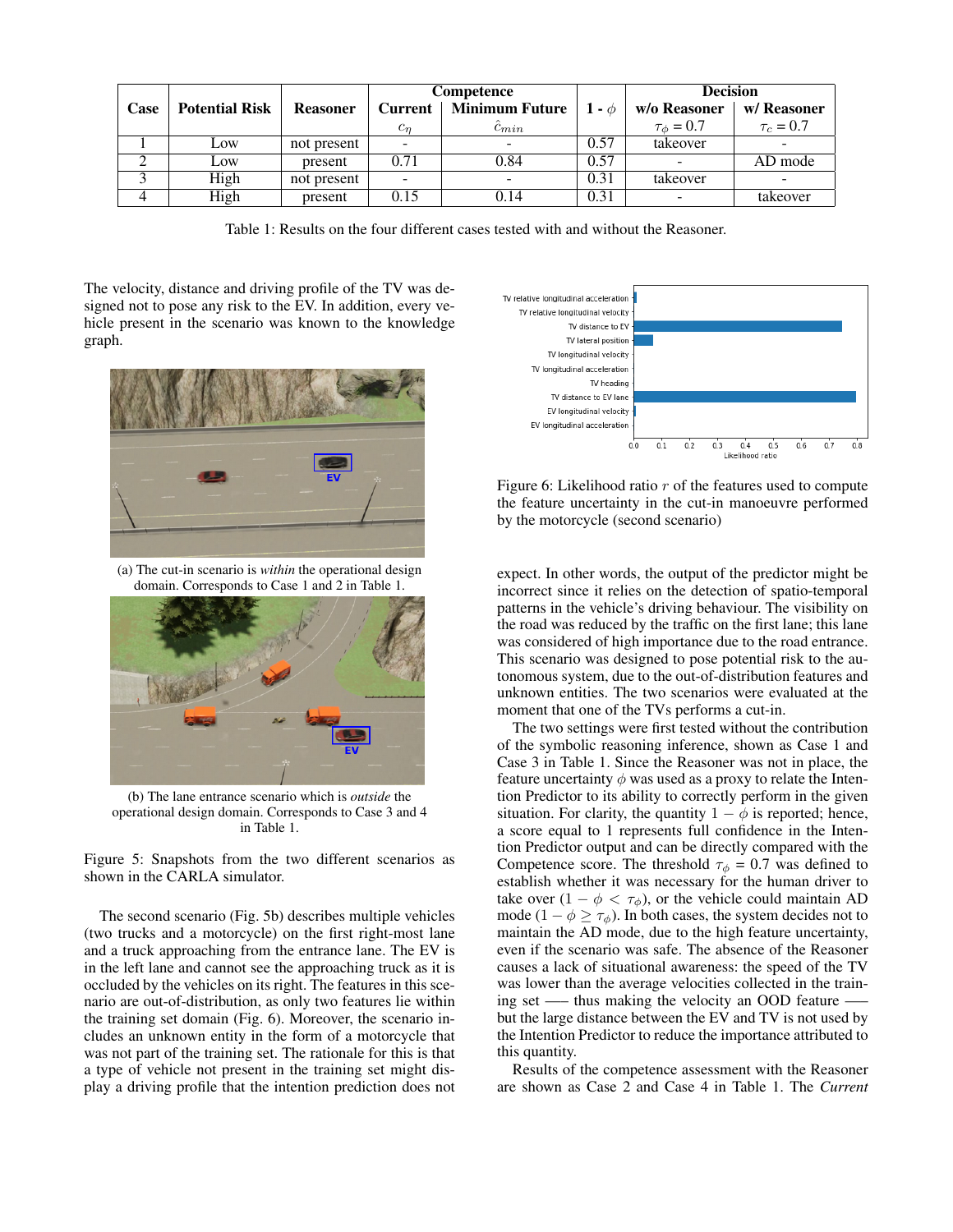

Figure 7: Future estimation of the competence corresponding to Case 4.

*Competence* column refers to the competence  $c_n$  as inferred by the first-order rules of the knowledge graph at the current moment. In the event that more than one vehicle was predicted to perform a cut-in, the reported value is the lowest c<sup>η</sup> estimated among all the vehicles. The *Minimum Future Competence*  $\hat{c}_{min}$  was computed converting the future doubt-embedding extrapolated by the forecaster (Fig. 7) as described in Eq. 4 and Eq. 5 ( $\rho$  = 2). Thus, the future competence was calculated for a prediction horizon of 2 seconds. The decision whether the vehicle should remain autonomous was performed by a thresholding function ( $\tau_c = 0.7$ ) on the future competence, as detailed in Eq. 6.

We found that  $\hat{c}_{min}$  evaluated for Case 4 was six times lower than in Case 2. In Case 2 the threshold for takeover was never reached and the system did not hand over the autonomous control. Due to the large distance of the TV and the high visibility of the lanes, the Reasoner determined that the vehicle could stay in AD mode despite the low likelihood of the input data expressed by the average feature uncertainty. In contrast, the system decided that a takeover of the AD mode was necessary in Case 4, because the numerous sources of risk in this setting caused a low future competence. This is expressed by a competence value that is substantially lower than solely based on the feature uncertainty. Using the likelihood of the input data expressed by the feature uncertainty alone is not sufficient to correctly assess the confidence in the Intention Predictor output. This is evident by the results of Case 1 and Case 3 (Table 1), where the absence of the Reasoner fails to correctly assess the situation. In addition, the competence returned by the Reasoner shows a larger contrast between these two extreme cases than the method based on the feature uncertainty alone.

We found that the linear regression used to assess the future competence was strongly affected by small variations in the history of doubt-embeddings  $\rho$ . Thus, we do not consider that a prediction horizon higher than 2 seconds would be reliable enough to support the decision making process.

## Conclusions and future work

We have presented a hybrid-AI framework for the safe application of AI functions in automated driving. The framework aggregates road observations and the results of data-driven AI computations — such as a DNN for intention prediction in our case study — into a knowledge graph. The graph is built by means of an ontology, which specifies the entities that can exist on the road, and a set of first-order logic inference rules, the latter aiming to estimate the severity level of the road situations. The knowledge graph is then compressed into a single value (embedding), stored in a working memory, and used to forecast imminent severity levels. A final decision maker modules establishes whether the vehicle should continue driving autonomously or whether the steering wheel should be handed over to a human driver or backup safety system. The knowledge graphs encode the situational awareness capabilities of the vehicle, whilst the forecasting and decision making processes realise the vehicle's competence assessment capability.

We have shown that the reasoner correctly assigns high competence to the Intention Predictor in a situation in which some features of the DNN are uncertain, but the TV poses no safety threat to the EV due to the large distance and high lane visibility. The added value of the Reasoner is also shown in a situation that contains a vehicle (in this case a motorcycle) that has never been seen before by the predictor, in an environment with important entities that require attention (in this case an entrance lane). The predictor output is unreliable in this case, potentially leading to erratic and dangerous behaviour of the EV if taken at face value. Here, the Reasoner correctly assigns a low competence to the predictor based on the presence of the motorcycle (high doubt) and the presence of the entrance lane (high importance).

These results provide a solid starting point for future investigations on situational awareness. In future work, we will extend situational awareness to the entire automated vehicle instead of a single component. In addition, the reasoner will aggregate more types of observations, for example those regarding road works or weather conditions, and its first-order logic inference rules could be parameterised via data-driven approaches instead of solely relying on domain knowledge. Combining the DNN with the knowledge graph into a graph neural network will result in a better estimation of competence, especially further into future. Graph neural networks might also aid in enhanced explainability on *why* takeover is needed.

While limited to a single function in a simulation environment, our work shows that a hybrid-AI approach to situational awareness is essential for the safe application of AI systems in automated driving.

#### References

Bansal, M.; Krizhevsky, A.; and Ogale, A. 2019. Chauffeur-Net: Learning to Drive by Imitating the Best and Synthesizing the Worst. In *Robotics: Science and Systems*.

Brochu, E.; Cora, V. M.; and De Freitas, N. 2010. A tutorial on Bayesian optimization of expensive cost functions,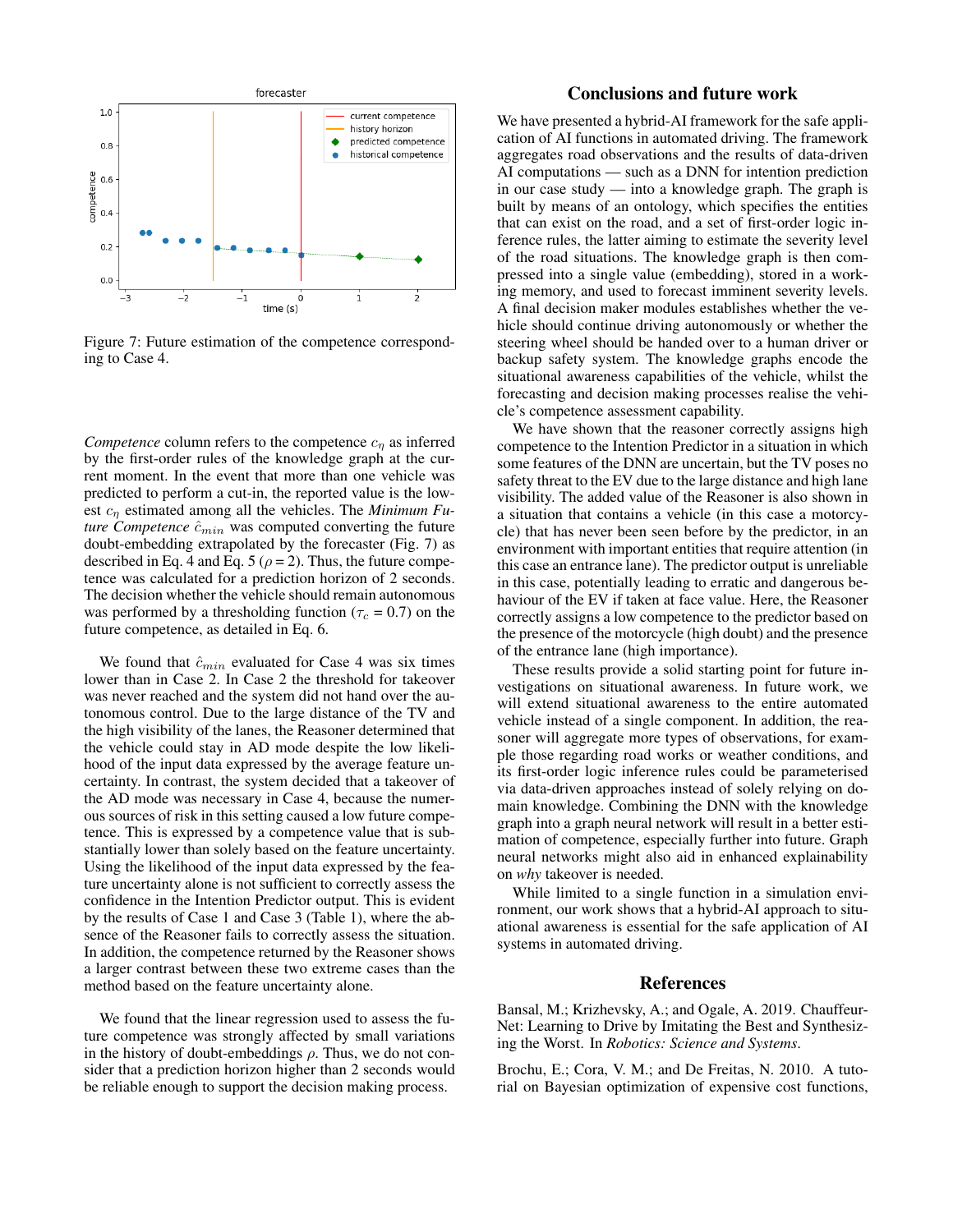with application to active user modeling and hierarchical reinforcement learning. *arXiv preprint arXiv:1012.2599* .

Cordts, M.; Omran, M.; Ramos, S.; Rehfeld, T.; Enzweiler, M.; Benenson, R.; Franke, U.; Roth, S.; and Schiele, B. 2016. The Cityscapes Dataset for Semantic Urban Scene Understanding. In *Proc. of the IEEE Conference on Computer Vision and Pattern Recognition (CVPR)*.

Czarnecki, K. 2018a. Operational world model ontology for automated driving systems–part 1: Road structure. *Waterloo Intelligent Systems Engineering Lab (WISE) Report, University of Waterloo* .

Czarnecki, K. 2018b. Operational world model ontology for automated driving systems–part 2: Road users, animals, other obstacles, and environmental conditions,". *Waterloo Intelligent Systems Engineering Lab (WISE) Report, University of Waterloo* .

de Gelder, E.; Paardekooper, J.-P.; den Camp Olaf, O.; and De Schutter, B. 2019. Safety assessment of automated vehicles: how to determine whether we have collected enough field data? *Traffic Injury Prevention* 20(S1): S162–S170.

Deo, N.; and Trivedi, M. M. 2018. Multi-Modal Trajectory Prediction of Surrounding Vehicles with Maneuver based LSTMs. In *IEEE Intelligent Vehicles Symposium, Proceedings*, 1179–1184. University of California, San Diego, San Diego, United States, IEEE.

Dinh, L.; Sohl-Dickstein, J.; and Bengio, S. 2016. Density estimation using real nvp. *arXiv preprint arXiv:1605.08803* .

Dosovitskiy, A.; Ros, G.; Codevilla, F.; Lopez, A.; and Koltun, V. 2017. CARLA: An open urban driving simulator. *arXiv preprint arXiv:1711.03938* .

Endsley, M. R. 1995. Toward a theory of situation awareness in dynamic systems. *Human Factors* 37(1): 32–64.

Endsley, M. R. 2020. Situation Awareness in Driving. In Fisher, D.; Horrey, W.; Lee, J.; and Regan, M., eds., *Handbook of Human Factors for Automated, Connected, and Intelligent Vehicles*, chapter 7. CRC Press.

Gal, Y.; and Ghahramani, Z. 2016. Dropout as a Bayesian approximation: Representing model uncertainty in deep learning. In *33rd International Conference on Machine Learning, ICML 2016*, 1651–1660. University of Cambridge, Cambridge, United Kingdom.

Guo, C.; Pleiss, G.; Sun, Y.; and Weinberger, K. Q. 2017. On calibration of modern neural networks. *arXiv preprint arXiv:1706.04599* .

Habbema, J.; JDF, H.; Van den Broek, K.; et al. 1974. A stepwise discriminant analysis program using density estimation. .

Hein, M.; Andriushchenko, M.; and Bitterwolf, J. 2019. Why ReLU networks yield high-confidence predictions far away from the training data and how to mitigate the problem. In *Proceedings of the IEEE Conference on Computer Vision and Pattern Recognition*, 41–50.

Hendrycks, D.; and Gimpel, K. 2016. A baseline for detecting misclassified and out-of-distribution examples in neural networks. *arXiv preprint arXiv:1610.02136* .

Hendrycks, D.; and Gimpel, K. 2017. A Baseline for Detecting Misclassified and Out-of-Distribution Examples in Neural Networks. *Proceedings of International Conference on Learning Representations* .

Horn, A. 1951. On sentences which are true of direct unions of algebras. *The Journal of Symbolic Logic* 16(1): 14–21.

Koopman, P.; and Wagner, M. 2016. Challenges in Autonomous Vehicle Testing and Validation. *SAE International Journal of Transportation Safety* 4(1): 15–24.

Kristiadi, A.; Hein, M.; and Hennig, P. 2020. Being Bayesian, Even Just a Bit, Fixes Overconfidence in ReLU Networks. In Daumé III, H.; and Singh, A., eds., Pro*ceedings of the 37th International Conference on Machine Learning*, volume 119 of *Proceedings of Machine Learning Research*, 5436–5446. Virtual: PMLR.

LeCun, Y.; Bengio, Y.; and Hinton, G. 2015. Deep learning. *Nature* 521(7553): 436–444.

Liang, S.; Li, Y.; and Srikant, R. 2017. Enhancing the reliability of out-of-distribution image detection in neural networks. *arXiv preprint arXiv:1706.02690* .

McAllister, R.; Gal, Y.; Kendall, A.; van der Wilk, M.; Shah, A.; Cipolla, R.; and Weller, A. 2017. Concrete problems for autonomous vehicle safety: Advantages of Bayesian deep learning. In *IJCAI International Joint Conference on Artificial Intelligence*, 4745–4753. University of Cambridge, Cambridge, United Kingdom.

Meyer-Vitali, A.; Bakker, R.; van Bekkum, M.; Boer, M. d.; Burghouts, G.; Diggelen, J. v.; Dijk, J.; Grappiolo, C.; Greeff, J. d.; Huizing, A.; et al. 2019. Hybrid ai: white paper. Technical report, TNO.

Nair, V.; and Hinton, G. E. 2010. Rectified linear units improve restricted boltzmann machines. In *ICML*.

Okuda, R.; Kajiwara, Y.; and Terashima, K. 2014. A survey of technical trend of ADAS and autonomous driving. In *Proceedings of Technical Program - 2014 International Symposium on VLSI Technology, Systems and Application, VLSI-TSA 2014*. Renesas Electronics Corporation, Tokyo, Japan.

Paardekooper, J.-P.; van Montfort, S.; Manders, J.; Goos, J.; de Gelder, E.; Op den Camp, O.; Bracquemond, A.; and Thiolon, G. 2019. Automatic Detection of Critical Scenarios in a Public Dataset of 6000 km of Public-Road Driving. In *Enhanced Safety of Vehicles*, 1–8.

Parzen, E. 1962. On estimation of a probability density function and mode. *The annals of mathematical statistics* 33(3): 1065–1076.

Ren, J.; Liu, P. J.; Fertig, E.; Snoek, J.; Poplin, R.; Depristo, M.; Dillon, J.; and Lakshminarayanan, B. 2019. Likelihood ratios for out-of-distribution detection. In *Advances in Neural Information Processing Systems*, 14707–14718.

Sakr, S.; Elshawi, R.; Ahmed, A. M.; Qureshi, W. T.; Brawner, C. A.; Keteyian, S. J.; Blaha, M. J.; and Al-Mallah,